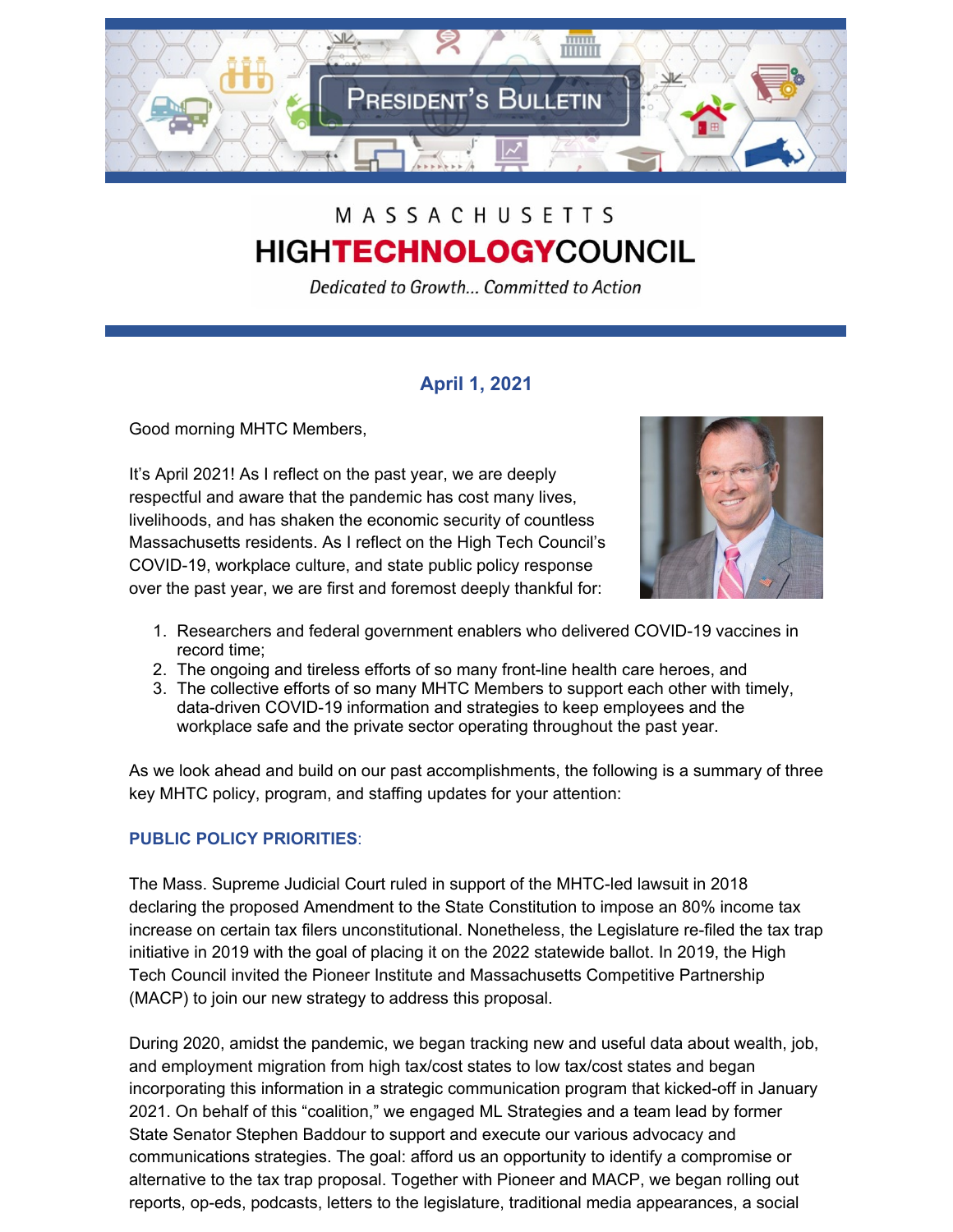media campaign, PPT decks, and events and constantly speaking with business groups and potential allies. Our coalition is engaging with the legislature, meeting with elected officials to share data and perspective about where the economy is today -- and the challenges ahead. Recently, we have had productive conversations with the new House Speaker and the Senate President.

Despite considerable challenges and a political landscape that continues to trend "progressive", we have an opening. We presented an overview of our communications effort at our Board of Directors' meeting on March 23. Following our recent meetings with Legislative leadership, the news clips below were published (March 25 and March 26), giving evidence of our efforts beginning to bear fruit.

*As we continue advancing this effort, you will be invited to attend special briefings on our strategy and milestones ahead. Just as importantly, we will request your active engagement and financial support to continue refining and executing this strategy in April and May.*

#### **UPCOMING PROGRAMS:**

- **Tomorrow! Our "Future of Work After COVID-19**" featuring special support from **McKinsey & Company**, series continues in April and May with a lineup that includes changes in commercial real estate; a member-only, CEO discussion on the strategies under consideration for the future of work; guidance on vaccine mandates in the workplace; the impacts on higher education; and the impacts on diverse populations of employees. Our next event features emerging trends from **Suffolk Construction; Avison Young, and National Development**. Register for our April 2 event (9-10 AM) [here](https://zoom.us/webinar/register/WN_fFN0EK1MReWlG7nzpxFqtg).
- The inaugural **MHTC Racial Diversity, Equity, and Opportunity Initiative** will launch on April 8. Our first event will feature a presentation and moderated discussion led by **Bain & Company.** The content for this session has been developed and informed by the active engagement of dozens of Council members to whom we are deeply grateful. We'll also feature Council member senior executive panelists from **Putnam Investments, Thermo Fisher Scientific, and MilliporeSigma** speaking about their DEO experiences and share their stories and learnings Register for our April 8 event (1-2 PM) [here](https://bain.zoom.us/webinar/register/WN_MgxmGTT2RW6e2lE2CXD32Q).
- Our **2021 Women in Leadership Initiative**, presenting sponsor **PTC**, will host its first event of the year in May. More information on this event and special member-only programming will be announced soon.
- **2021 Virtual Annual Meeting**: Save the Date for June 29 from 9:00 to 10:30 AM. More details to follow.

#### **STAFF ANNOUNCEMENTS:**

**Public Policy: Please join me in wishing Mark Gallagher--who has served the High Tech Council as our VP of Public Policy and Government Affairs for 7 years—success in a new chapter in his career**. Mark will be departing the Council later this month to join United Health Group. Mark has been a valuable member of our team, contributing to our focused and action-oriented efforts to help create and protect conditions that support investment and job growth within the Massachusetts innovation economy.

A search process for resourcing this position has begun. In the interim, ML Strategies will expand an existing relationship with the Council and provide legislative engagement, bill tracking, and legislative and member communications support, providing a continuous advocacy presence on Beacon Hill.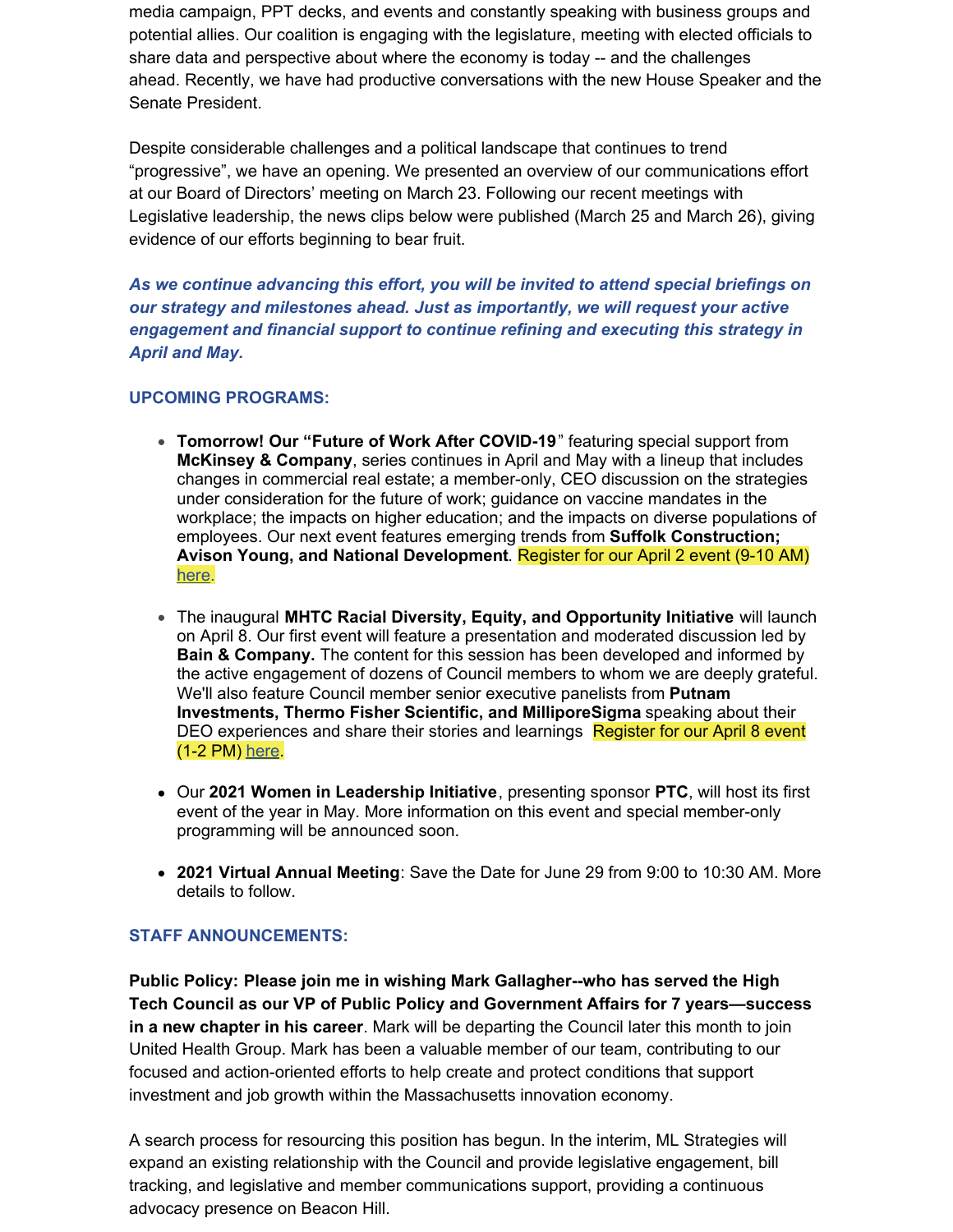**Digital Communications:** Interviews are also underway for a newly created position to lead the Council's digital communications and program management initiatives. This new Counciteam member will help orchestrate and amplify the Council's visibility and value proposition on social media, oversee a series of website improvements to benefit member engagement, and provide project management support of our robust virtual and in-person policy and program events.

Thank you (see news articles below)

Chris Anderson President

## **Income Surtax in Constitution "Bypasses Compromise," Speaker Says Matt Murphy/SHNS** 3/25/21

House Speaker Ron Mariano has voted against a proposed tax on the wealthy earning over \$1 million a year and more recently for the proposed Constitutional amendment, but with supporters hoping for a second and final vote in the Legislature this spring, the speaker made clear Thursday he's been no fan of the process.

"It really bypasses the whole spirit of the Legislature. It bypasses compromise. It bypasses the ability to work for a better product on the issue, and it's very frustrating for us," Mariano said during a question-and-answer session with the Greater Boston Chamber of Commerce. Chamber CEO Jim Rooney asked Mariano to talk about the trend of advocates using ballot questions to "create legislation" and "without getting into sort of what it's for, the use of the Constitutional Convention to actually sort of put what we think of as legislative policy into our Constitution that is now hard to reverse once it's in there."

While Mariano and Rooney danced around the specific question of the millionaire's tax, which would add a 4 percent surtax on all income earned over \$1 million, Mariano made clear he knew what Rooney was hinting at.

"I'd love to be able to sit down, and I know what we're talking about here, and have a discussion of tax policy. But instead, we have this or nothing and it's a difficult choice for legislators," Mariano said.

Before he was speaker, Mariano initially voted against putting a constitutional amendment on the ballot to add a surtax on millionaires but supported the measure when it came up for a vote in 2020. The Legislature must vote one more time either this year or next year in order for the question to advance to the 2022 ballot, and supporters have been hoping it would surface this spring.

"As you said, if it passes and it's baked into the Constitution it's very very difficult to change it," Mariano said. "It's a process that's used by people who are frustrated because their positions may be too extreme to get enough support to get a bill through the House, so they resort to, I call it an end-run around the Legislature."

Last year, the joint session of the House and Senate voted 147-48 in favor of putting the wealth surtax on the ballot, including a 112-43 vote in the House.

A tax expert suggested [Wednesday](https://link.edgepilot.com/s/b8fd107c/6J9QDfS8_k__xU6nGu6N-A?u=https://urldefense.com/v3/__https:/www.statehousenews.com/news/2021583__%3B!!I_DAcRZv!94Cylf_ryBMPznYrgVLrsOu2jH0YkoP_oCVCPBbFNGadmZais6pXptwReQRO31tM%24) that lawmakers could scrap the idea of a constitutional amendment to impose a surtax on household income over \$1 million and instead repeal the constitution's requirement for a flat tax and impose the graduated income tax rate through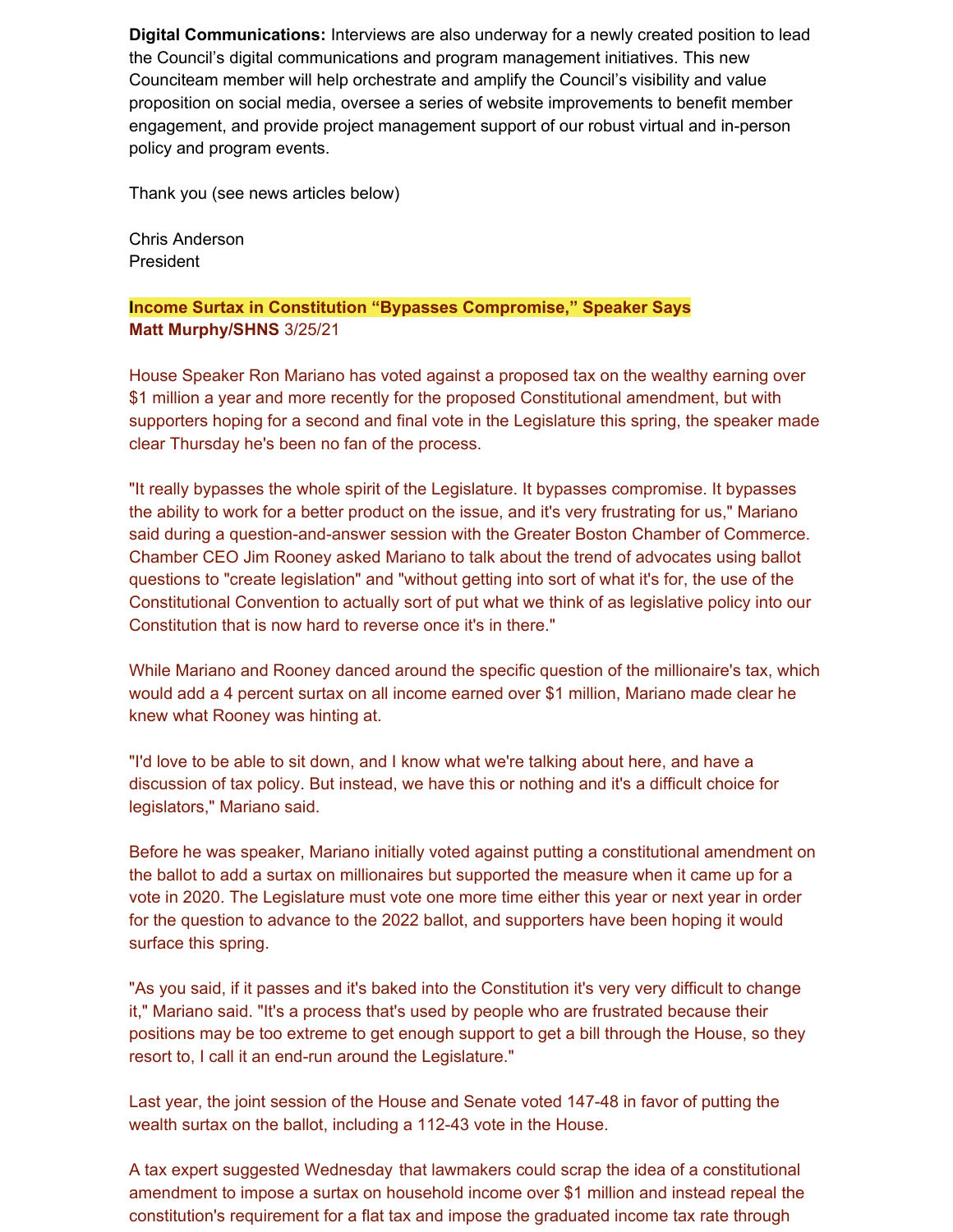traditional legislation.

The current version of the millionaire's tax was filed by Rep. Jim O'Day in House after a push by a coalition of civic, labor, and religious groups known as the Raise Up Coalition to amend the Constitution was ruled ineligible for the ballot as a citizen-generated petition. -

#### **Spilka Weighs In On Taxes, Early Ed, Public Health**

**Michael P. Norton** 3/26/21

MARCH 26, 2021.....Holding the line on new taxes. Reforming early education and child care. Getting people out of their cars.

With a major climate policy bill set to become law Friday and work on key unemployment system changes nearly complete, one of Beacon Hill's most powerful legislators, Senate President Karen Spilka, on Friday morning outlined other likely focus areas for the Senate in the coming weeks and months.

The Ashland Democrat's list, as described during an early morning Associated Industries of Massachusetts executive forum, also includes fully funding the state's new education equity law, increasing investments in public health infrastructure, and minimizing additional draws from the state's cash reserves.

Spilka also announced that a new panel led by Sen. Adam Hinds to help Massachusetts reimagine its post-pandemic future and "come back better" will hold an April 6 session to hear about business, housing, and the digital divide, and an April 14 listening session focused on education and child care.

The policy and spending agenda she outlined comes a day after House Speaker Ronald Mariano named job creation and training, improved access to broadband, and offshore wind energy as among his favored [investment](https://link.edgepilot.com/s/bf2fcbde/Ee0b_zH-1Eimn9IFBQOU2Q?u=https://www.statehousenews.com/news/2021589) are[as](https://link.edgepilot.com/s/bf2fcbde/Ee0b_zH-1Eimn9IFBQOU2Q?u=https://www.statehousenews.com/news/2021589).

Spilka's Senate Democrats last session led a deep dive into state tax policy and that group led by Hinds is expected to release its conclusions this spring.

But with House and Senate budget debates on deck, Spilka echoed Mariano's recent [statements](https://link.edgepilot.com/s/1ce412f9/c_2vErO58k2Hw-DFLuGlEw?u=https://www.statehousenews.com/news/2021308) about tax increases -- the Quincy Democrat said last month that "we have no intention of raising taxes."

Noting she remains concerned about wealth gaps and saying there is "room for improvement" in the state tax code over the long term, Spilka recalled how in 2020 Beacon Hill resisted tax increases when the pandemic struck, and job losses mounted.

"It was not the time to pass any broad-based tax increases," she said. "Our outlook, I believe, is still precarious and we need to be cautious. So I anticipate continuing to hold this view." Equating the importance of child care to transportation, Spilka said the pandemic exposed gender pay gaps and "wiped out" a decade of progress for women.

"I have to say that gives me the chills and goosebumps," she said. "We must take a close look at the factors that affect women's employment moving forward and the most obvious place to start is child care."

In addition to the educational importance to children, Spilka emphasized the role that quality child care and early education can plan in ensuring that all residents are participating in and growing the state's economy, and pointed to the availability of \$500 million in supports in the